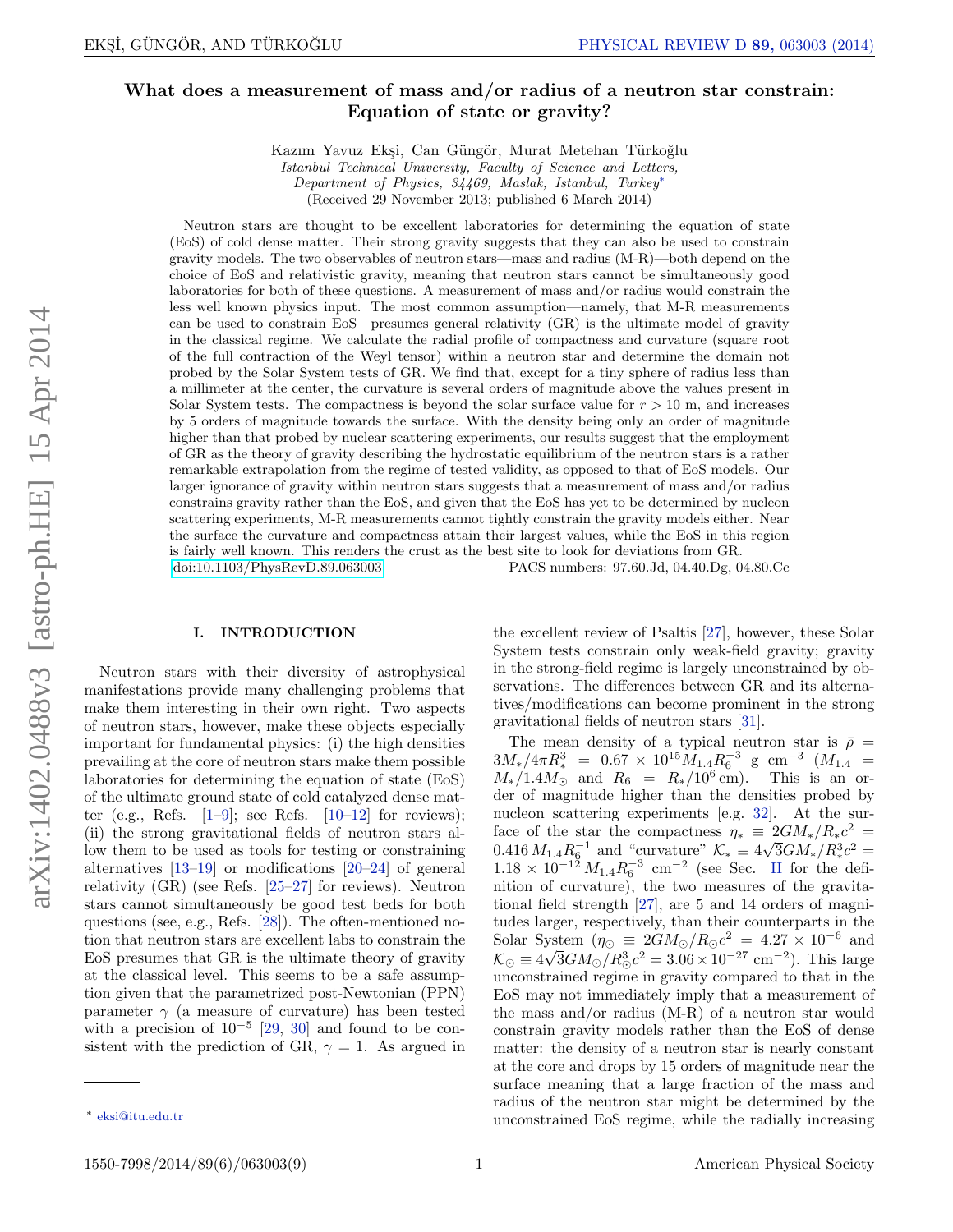compactness and curvature within the star could be in a well-tested regime for most parts of the star. Such an argument is probably the reason for the persistence of the general consent within the astrophysics community that a sufficiently accurate M-R measurement would constrain the EoS at the core of neutron stars rather than gravity. Yet another reason could be that GR is singled out among its alternatives as being the simplest valid model of gravity, whereas there is no EoS that is equally as prominent. To decide which—gravity or the EoS—is better understood, it is necessary to quantify where within the star the strength of gravity is beyond the values probed in Solar System tests.

The two future X-ray missions—NASA's Neutron star Interior Composition ExploreR (NICER) [\[33\]](#page-5-0) and ESA's the Large Observatory For X-ray Timing (LOFT) [\[34\]](#page-5-1) are expected to measure the mass and radius of neutron stars [\[35,](#page-5-2) [36\]](#page-5-3). The measurement of the mass and/or radius of a neutron star would constrain the less well known physics input more than the other. Whether results from these missions would constrain the EoS or gravity models depends on which of these physics inputs is less well known within neutron stars. The purpose of this work is to quantify the range of unconstrained gravity within neutron stars in the framework of GR. This clarifies how much the M-R relations obtained within the framework of GR extrapolate its usage from its well-tested regime. In Sec. [II](#page-1-0) we present the hydrostatic equilibrium equations and the definitions of the compactness and curvature that we employ. In Sec. [III](#page-2-0) we present our results showing the radial profiles of the compactness and curvature within the neutron star. Finally, in Sec. [IV](#page-2-1) we discuss our results. We present the derivations of the curvature scalars in an Appendix.

#### <span id="page-1-0"></span>II. METHOD

The model for gravity determines the macroscopic hydrostatic equilibrium equations whereas the EoS is the microscopic physics input. The mass and the radius of the star (the two obvious observables) are determined by the choice of both the gravity model and the EoS. In GR the hydrostatic equilibrium of a star is described by the Tolman-Oppenheimer-Volkov (TOV) equations,

<span id="page-1-6"></span>
$$
\frac{dP}{dr} = -\frac{Gm\rho}{r^2} \left( 1 + \frac{P}{\rho c^2} \right) \left( 1 + \frac{4\pi r^3 P}{mc^2} \right) \left( 1 - \frac{2Gm}{rc^2} \right)^{-1} \tag{1}
$$

and

<span id="page-1-5"></span>
$$
\frac{dm}{dr} = 4\pi r^2 \rho \tag{2}
$$

[\[37,](#page-5-4) [38\]](#page-5-5) where  $\rho = \rho(r)$  is the density,  $P = P(r)$  is the pressure, and  $m = m(r)$  is the mass within the radial coordinate  $r$ . We solved these equations with the boundary conditions  $\rho(0) = \rho_c$ ,  $m(0) = 0$ ,  $P(R_*) = 0$ and  $m(R_*) = M_*$ . We employed AP4 [\[39\]](#page-5-6) as the EoS,

 $P = P(\rho)$ . By trying other EoSs we have seen that our conclusions are independent of the choice of EoS.

In addition to  $\rho(r)$ ,  $P(r)$ , and  $m(r)$ , we calculate the compactness

$$
\eta(r) \equiv \frac{2Gm(r)}{rc^2},\tag{3}
$$

the Ricci scalar

<span id="page-1-1"></span>
$$
\mathcal{R}(r) = \kappa(\rho c^2 - 3P), \qquad \kappa \equiv \frac{8\pi G}{c^4}, \tag{4}
$$

the full contraction of the Ricci tensor

<span id="page-1-2"></span>
$$
\mathcal{J}^2 \equiv \mathcal{R}_{\mu\nu} \mathcal{R}^{\mu\nu} = \kappa^2 \left[ (\rho c^2)^2 + 3P^2 \right],\tag{5}
$$

the full contraction of the Riemann tensor (Kretschmann scalar)

$$
\mathcal{K}^2 \equiv \mathcal{R}^{\mu\nu\rho\sigma} \mathcal{R}_{\mu\nu\rho\sigma} \n= \kappa^2 \left[ 3(\rho c^2)^2 + 3P^2 + 2P\rho c^2 \right] - \frac{16\kappa G m \rho}{r^3} + \frac{48G^2 m^2}{r^6 c^4},
$$
\n(6)

and the full contraction of the Weyl tensor

<span id="page-1-4"></span><span id="page-1-3"></span>
$$
\mathcal{W}^2 \equiv \mathcal{C}^{\mu\nu\rho\sigma} \mathcal{C}_{\mu\nu\rho\sigma} = \frac{4}{3} \left( \frac{6Gm}{c^2 r^3} - \kappa \rho c^2 \right)^2 \tag{7}
$$

within the star. The derivations of these curvature scalars for spherically symmetric metric in GR are presented in Appendix [A.](#page-5-7)

Which of these curvature scalars should one use as a measure of the curvature within a neutron star? It is well known that the components of the Ricci tensor  $\mathcal{R}_{\mu\nu}$  and the Ricci scalar  $R$  vanish outside the star. The vanishing of  $\mathcal{R}_{\mu\nu}$  and  $\mathcal{R}$  in vacuum can also be seen from Eqs. [\(4\)](#page-1-1) and [\(5\)](#page-1-2), as they depend only on P and  $\rho$  which vanish at the surface. This does not, however, mean that the spacetime of the vacuum as described by the Schwarzschild metric is not curved: the Riemann tensor has nonvanishing components, e.g.  $\mathcal{R}^1_{010} = -2GM_*/c^2r^3$ , in vacuum. Thus the non-vanishing components of the Riemann tensor are more suitable measures of the curvature of the spacetime than the Ricci scalar and the components of the Ricci tensor. Instead of dealing with all such components—all of which are at the same order one can employ the square root of the full contraction of the Riemann tensor (the Kretschmann scalar) tion of the Riemann tensor (the Rietschmann scalar)<br>  $K = \sqrt{R^{\mu\nu\alpha\beta}R_{\mu\nu\alpha\beta}} = 4\sqrt{3}GM_*/c^2r^3$ , as a measure of the curvature in vacuum. Note that in vacuum this is equal to the square root of the full contraction of the Weyl tensor,  $W$ , as can easily be seen from Eqs. [\(6\)](#page-1-3) and [\(7\)](#page-1-4) with  $m(r) \to M_*$  and  $P = \rho = 0$ . Within the star we employ  $\mathcal K$  and  $\mathcal W$  as two reasonable measures of the curvature. They attain different values within the star and approach each other at the crust, becoming identical in vacuum.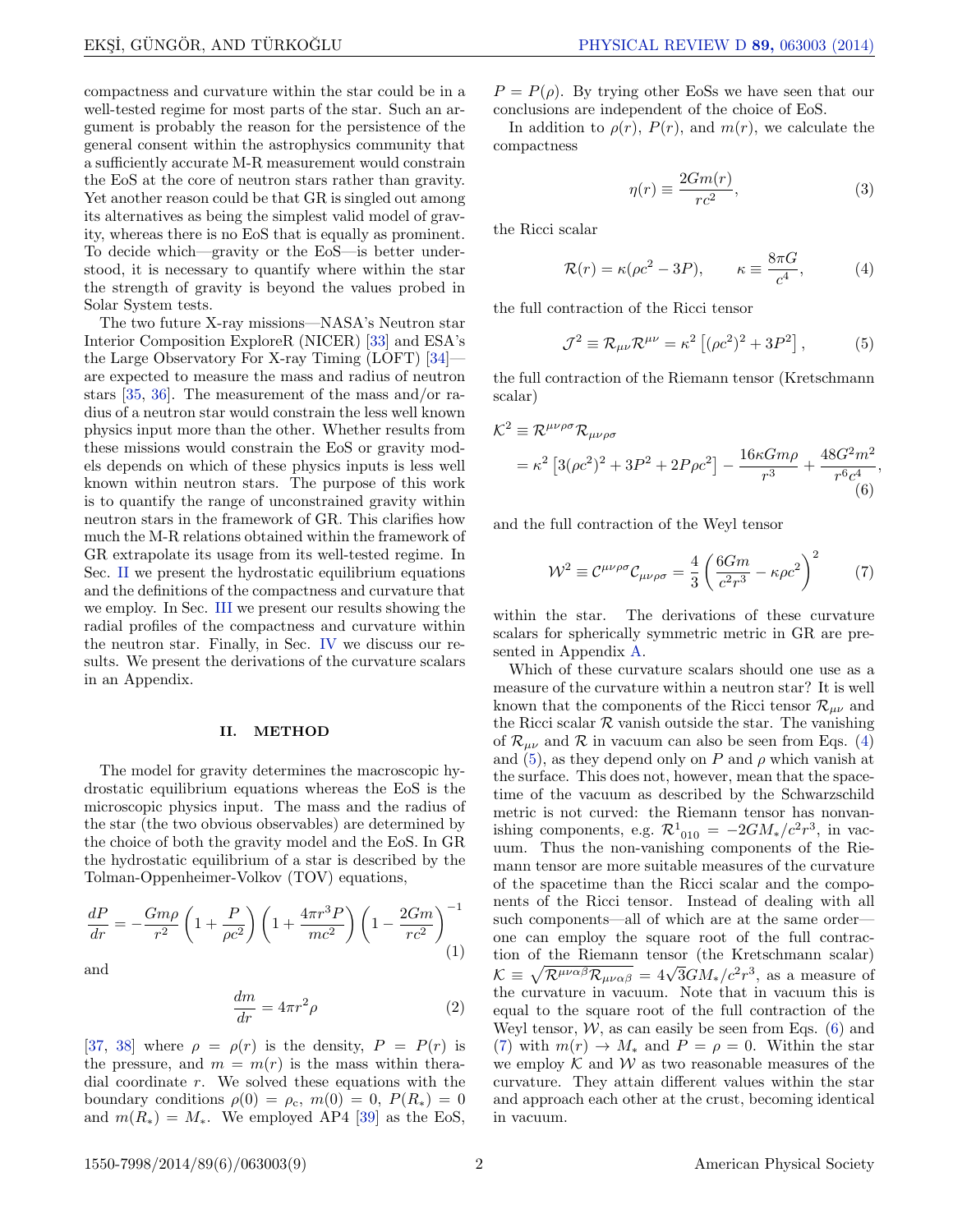

<span id="page-2-2"></span>FIG. 1. The curvature scalars R, J, K, and W, and compactness  $\eta$  within a neutron star. The left panel (a) is for a star with  $M_* = 1.4 M_{\odot}$  and  $R_* = 11.43$  km, and the right panel (b) is for one with  $M_* = 2M_{\odot}$  and  $R_* = 11.01$  km in GR. The core (AP4), inner crust (NV) and outer crust (BPS) are shaded with different colors. The grey shaded region is vacuum at core (AP4), inner crust (NV) and outer crust (BPS) are snaded with different colors. The grey snaded region is vacuum at which  $K = W = 4\sqrt{3}GM_*/c^2r^3$  is shown with dashed lines. At the centre  $K_c \simeq 2.64 \times 10^{-12}$  cm<sup>-2</sup>  $\mathcal{K}_c \simeq 4.7 \times 10^{-12}$  cm<sup>-2</sup> for  $M_* = 2 M_{\odot}$ . The curvatures  $\mathcal{K} \simeq \mathcal{W} \sim 10^{-12}$  cm<sup>-2</sup> as well as the compactness  $\eta \simeq 0.25$  at the crust are orders of magnitude larger than the curvature and compactness probed in the Solar System tests,  $\mathcal{K}_{\odot} \sim 10^{-28}$  cm<sup>-2</sup> and  $\eta_{\odot} \sim 10^{-5}$ . It is seen in the right panel (b) that the Ricci scalar at the center of the star is negative up to  $\simeq 2$ km. The fact that Ricci scalar takes negative values means that the AP4 EoS violates  $\rho c^2 \geq 3P$  for high densities. This is an issue with some EoS that are not fully compatible with special relativity but that describe nuclear matter based on the nonrelativistic Schrödinger equation rather than a relativistic mean-field theory.

## <span id="page-2-0"></span>III. RESULTS

In Fig. [1](#page-2-2) we show the radial variation of the curvature scalars  $\mathcal{R}, \mathcal{J}, \mathcal{K}, \mathcal{M}$  and W together with the compactness  $\eta$  within a neutron star of (a)  $M_* = 1.4 M_{\odot}$ and (b)  $M_* = 2 M_{\odot}$ . We have used the AP4 EoS [\[39\]](#page-5-6) for the core, the NV EoS for the inner crust [\[40\]](#page-5-8), and the BPS EoS for the outer crust [\[41\]](#page-5-9). To obtain a  $1.4 M_{\odot}$  star we employed a central density of  $\rho_c = 0.984 \times 10^{15}$  g cm<sup>-3</sup>, which corresponds to a central pressure of  $P_c = 1.44 \times 10^{35}$  dyne cm<sup>-2</sup>. To obtain a star with  $2 M_{\odot}$  we employed  $\rho_c = 1.53 \times 10^{15}$  g cm<sup>-3</sup>, which corresponds to  $P_c = 4.85 \times 10^{35}$  dyne cm<sup>-2</sup>. We see that at the center of the  $1.4 M_{\odot}$  and  $2 M_{\odot}$  stars,  $\mathcal{K}_{\rm c} \simeq 2.64 \times 10^{-12} \text{ cm}^{-2} \text{ and } \mathcal{K}_{\rm c} \simeq 4.7 \times 10^{-12} \text{ cm}^{-2},$ respectively and  $K$  decreases only a few times towards the surface, remaining 15 orders of magnitude larger than  $\mathcal{K}_{\odot}$ . If one uses K as a measure of curvature one would immediately be drawn to the conclusion that GR is in a less tested regime than EoS over the entire star. In order to give the EoS uncertainty a "chance" to exceed that of gravity (at least at the inner parts of the star) we choose the square root of the full contraction of the Weyl tensor

 $W$ —which vanishes at the center and increases towards the surface—as a measure of the curvature.

In Fig. [2](#page-3-0) we show the radial variation, on a logarithmic scale, of the square root of the full contraction of the Weyl tensor  $W$  and compactness  $\eta$  within a neutron star of (a)  $M_* = 1.4 M_{\odot}$  and (b)  $M_* = 2 M_{\odot}$ , obtained again with the AP4 EoS. We see that the "compactness"  $\eta$  is above the value probed in Solar System tests  $(\eta_{\odot} \sim 10^{-5})$ for  $r \geq 10$  m and increases as a power law to reach  $\eta \simeq 0.5$  at the crust. Even more remarkable is the "curvature" W which goes beyond  $\mathcal{W}_{\odot} = 3.06 \times 10^{-27}$  cm<sup>-2</sup> for  $r \simeq 1$  mm and increases as a power law  $(\mathcal{W} \propto r^2)$  for a large part of the star (see Appendix [B\)](#page-8-0). As a result the curvature  $W$  is also several orders of magnitude larger throughout almost the entire star than the values in the Solar System at which GR is tested.

# <span id="page-2-1"></span>IV. DISCUSSION

Our results demonstrate that the strength of gravity within a neutron star is orders of magnitude larger than the gravitational strengths probed in Solar System tests, indicating that the presupposition of the validity of GR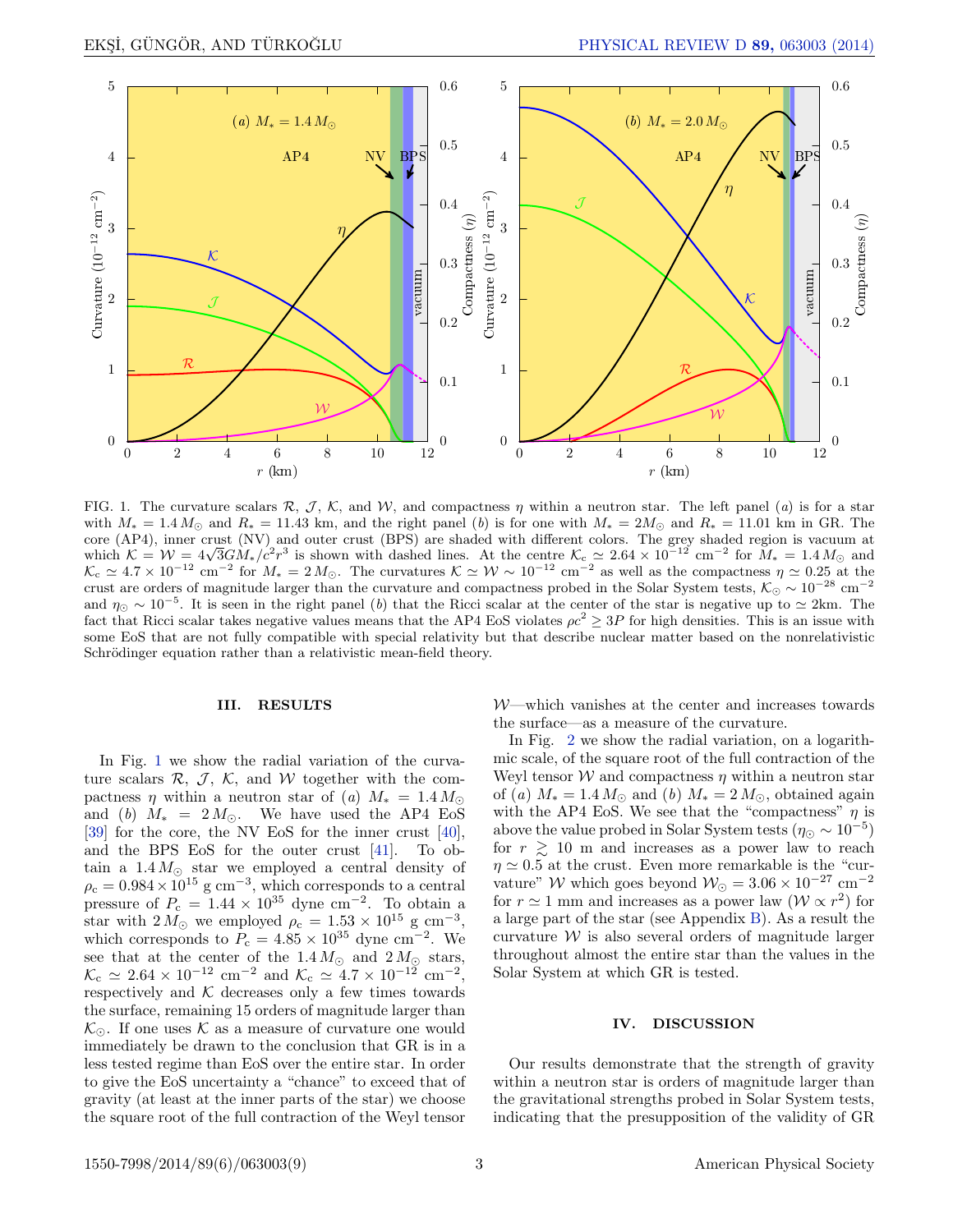

<span id="page-3-0"></span>FIG. 2. The curvature scalar W and compactness  $\eta$  within a neutron star. Solid lines stand for the regime of gravitational strength probed in Solar System tests ( $\mathcal{W} < \mathcal{W}_{\odot} = 3.06 \times 10^{-27}$  cm<sup>-2</sup> and  $\eta < \eta_{\odot} = 4.27 \times 10^{-6}$ ) and dashed lines show the untested gravity strengths. The left panel is for a star with  $M_* = 1.4 M_{\odot}$  and  $R_* = 11.43$  km, and right panel is for one with  $M_* = 2M_{\odot}$  and  $R_* = 11.01$  km in GR. We employed the AP4 EoS for the core, NV for the inner crust and BPS for the outer crust. The compactness is above the well-tested regime of gravity for  $r \gtrsim 10$  m and the curvature is orders of magnitude above the well-tested regime throughout the star,  $r \gtrsim 1$  mm. The curvature  $W \sim 10^{-12}$  cm<sup>-2</sup> and the compactness  $\eta \simeq 0.5$  at the crust are orders of magnitude larger than the curvature and compactness probed in the Solar System tests.

in determining the neutron star structure is an "extravagant" extrapolation. The EoS, on the other hand, is only an order of magnitude larger than what is being probed in nucleon scattering experiments. This does not only imply that an M-R measurement would constrain gravity models more than EoS models, but also that—given that EoSs produce very different M-R relations—it would not be possible to investigate deviations from GR by any measurement of M-R unless the EoS is fully constrained by Earth-based experiments. The strong gravity of neutron stars, nevertheless, might allow one to constrain modified gravity models in a perturbative approach (see, e.g., Refs. [\[20–](#page-4-6)[22\]](#page-4-15)).

Our results are consistent with that of DeDeo and Psaltis [\[31\]](#page-4-13), where the authors showed that M-R relations obtained by different models of gravity show a much greater variance than M-R relations obtained with different EoSs. Our results complement those of DeDeo and Psaltis [\[31\]](#page-4-13) by quantifying the strength of gravity within the neutron stars and clarifies the fact that the domain where gravity is in a not-well-tested regime largely overlaps with the domain where the EoS is not constrained.

Our results for the domain of tested validity obviously depend on the gravity model chosen, i.e., GR. The analysis we provide can be repeated for different viable gravity models with parameters constrained by Solar Sys-

tem tests. Though such a systematic survey is beyond the scope of this paper, the present constraints on the mass and radius taken roughly as  $M_* = 1 - 2 M_{\odot}$  and  $R = 8 - 15$  km, already lead to a very large compactness and curvature at the surface. These values obtained via phenomena outside the neutron star can be taken to be independent of the gravity model employed because almost all models of gravity yield the same vacuum solutions obtained with GR [\[42\]](#page-5-10). It then seems obvious that in any gravity model the curvature and compactness within the neutron star should increase radially from zero to values that are orders of magnitude larger than those probed in the Solar System tests. Hence any model of gravity when employed for the structure of neutron stars would actually be extrapolated from its domain of tested validity.

A systematic stretching of GR beyond its regime of tested validity by several orders of magnitude naturally raises the question of whether there is any bias in the historical development of EoSs, i.e., whether they have evolved towards producing reasonable M-R relations when used within the framework of GR. Such a question becomes more significant given that astrophysical measurements  $[1-7, 43]$  $[1-7, 43]$  $[1-7, 43]$  $[1-7, 43]$ , except for that of Refs.  $[9]$  and [\[8\]](#page-4-17), yield radii systematically smaller than that implied by the Lead Radius Experiment (PREX) [\[44\]](#page-5-12) within the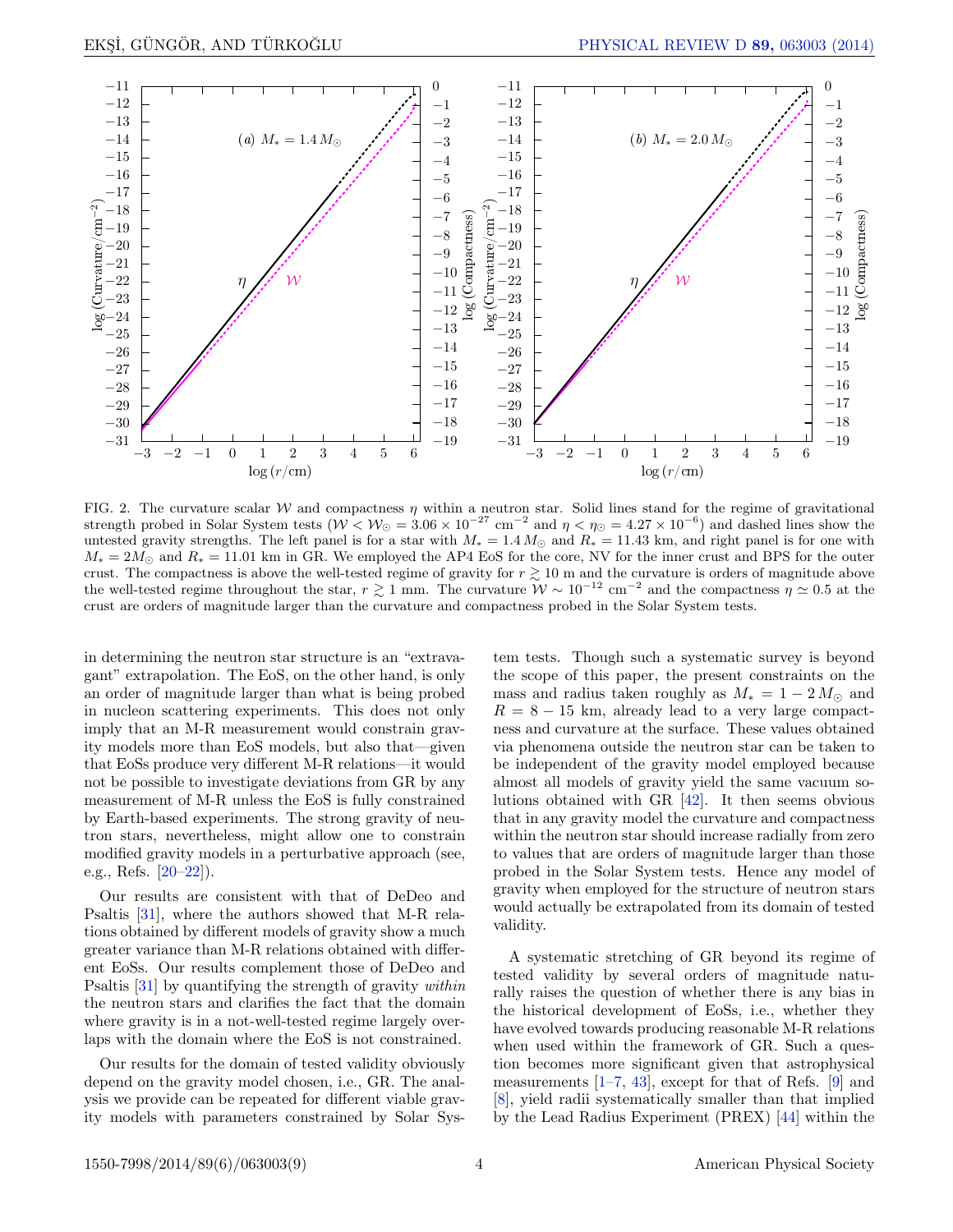# framework of GR [\[45\]](#page-5-13).

GR sets a maximum mass  $M_{\text{max}}$  for neutron stars [\[46\]](#page-5-14) with a different value for each EoS (see Refs. [\[47,](#page-5-15) [48\]](#page-5-16) for a review). The "two solar mass" pulsars PSR J1614−2230 [\[49\]](#page-5-17) and PSR J0348+0432 [\[50\]](#page-5-18) suggest that  $M_{\text{max}} >$  $2M_{\odot}$ . The statistical analysis of Kızıltan *et al.* [\[51\]](#page-5-19) further suggests that the distribution of masses of neutron stars in nature are not cut off at the upper end such that stellar evolution could produce a low number of  $\simeq 2.5 M_{\odot}$ neutron stars. Within GR this favors stiff EoSs that to yield maximum allowable masses of neutron stars larger than 2.5 solar masses. It is hard to reconcile this result with the small measured radii that favor soft EoSs within GR. This may signal deviations from GR in strong gravity unless there are systematic errors of order 30% in the radius measurements. We are yet unaware of any gravity model that yields 2.5 solar-mass objects with 9-11 km with the present EoSs that is also consistent with the Solar System tests. Recently, Arapoğlu et al.  $[21]$  showed within an  $f(R) = R + \alpha R^2$  gravity model that the maximum mass of neutron stars becomes larger for smaller values of  $\alpha$ , while the radius remains nearly constant. This model of gravity then gives large-mass objects for  $\alpha$  < 0 even with soft EoSs. The nonrelativistic limit of such a gravity model, however, requires  $\alpha > 0$  [\[52\]](#page-5-20), rendering solutions with  $\alpha < 0$  nonphysical.

Both the compactness and the curvature reach their maximum values near the crust. Considering that the EoS of the crust is fairly well known [\[40,](#page-5-8) [41\]](#page-5-9), we are led to the conclusion that the crust of neutron stars provides the best sites in the Universe for identifying deviations from GR in strong gravity. Such phenomena displayed by the crust are, e.g., the glitch activity of young pulsars [\[53\]](#page-5-21) and modulation of the cooling of neutron stars [\[54\]](#page-5-22). One may then expect deviations from GR to be identified from, e.g., the glitch activity of pulsars given that GR is the least constrained physics input in the description of the phenomena by 14 orders of magnitude in curvature and 5 orders of magnitude in compactness, according to Fig. [2.](#page-3-0) Such a deviation from GR may already have been observed! The recent inference [\[55\]](#page-5-23) that the moment of inertia of the crust of neutron stars is not sufficient to understand some of the glitch activity through the highly successful vortex creep model [\[56,](#page-5-24) [57\]](#page-5-25) may signal a deviation from GR in strong gravity rather than a requirement for the modification of the model itself. An investigation of the effect of scalar fields [\[58\]](#page-5-26) on the moment of inertia of neutron stars is left for a future work.

#### ACKNOWLEDGEMENTS

We acknowledge support from the scientific and technological council of Turkey (TUBITAK) with the project number 112T105. This work was supported by the COST Action MP1304.

- <span id="page-4-0"></span>[1] T. Güver, P. Wroblewski, L. Camarota, and F. Ozel, Astrophys. J. 719, 1807 (2010).
- [2] T. Güver, F. Özel, A. Cabrera-Lavers, and P. Wroblewski, Astrophys. J. 712, 964 (2010).
- [3] F. Özel, T. Güver, and D. Psaltis, Astrophys. J. 693, 1775 (2009).
- [4] F. Ozel, G. Baym, and T. Güver, Phys. Rev. D 82, 101301 (2010).
- [5] T. Güver and F. Özel, Astrophys. J. 765, L1  $(2013)$ .
- [6] A. W. Steiner, J. M. Lattimer, and E. F. Brown, Astrophys. J. 722, 33 (2010).
- <span id="page-4-16"></span>[7] F. Özel, A. Gould, and T. Güver, Astrophys. J. 748, 5 (2012).
- <span id="page-4-17"></span>[8] R. Neuhäuser, V. V. Hambaryan, M. M. Hohle, and T. Eisenbeiss, J. Phys. Conf. Ser. 337, 012073 (2012).
- <span id="page-4-1"></span>[9] V. Suleimanov, J. Poutanen, M. Revnivtsev, and K. Werner, Astrophy. J. 742, 122, (2011).
- <span id="page-4-2"></span>[10] J. M. Lattimer and M. Prakash, Phys. Rep. 442, 109 (2007).
- [11] J. M. Lattimer, Annu. Rev. Nucl. Part. Sci. 62, 485 (2012).
- <span id="page-4-3"></span>[12] Neutron Stars 1 : Equation of State and Structure, edited by P. Haensel, A. Y. Potekhin, and D. G. Yakovlev (Springer, Berlin, 2006).
- <span id="page-4-4"></span>[13] T. Harada, Phys. Rev. D 57, 4802 (1998).
- [14] H. Sotani and K. D. Kokkotas, Phys. Rev. D 70, 084026. (2004).
- [15] K. Yagi, L. C. Stein, N. Yunes, and T. Tanaka, Phys.

Rev. D. 87, 084058 (2013).

- [16] M. W. Horbatsch and C. P. Burgess, J. Cosmol. Astropart. Phys. 08 (2011) 027.
- [17] H. Sotani, Phys. Rev. D 86, 124036 (2012).
- [18] P. D. Lasky, H. Sotani, and D. Giannios, Phys. Rev. D 78, 104019 (2008).
- <span id="page-4-5"></span>[19] P. Pani, E. Berti, V. Cardoso, and J. Read, Phys. Rev. D 84, 104035 (2011).
- <span id="page-4-6"></span>[20] A. Cooney, S. Dedeo, and D. Psaltis, Phys. Rev. D 82, 064033 (2010).
- <span id="page-4-18"></span>[21] S. Arapoğlu, C. Deliduman, and K.Y. Ekşi, J. Cosmol. Astropart. Phys. 07 (2011) 020.
- <span id="page-4-15"></span>[22] C. Deliduman, K. Y. Ekşi, and V. Keleş, J. Cosmol. Astropart. Phys. 05 (2012) 036.
- [23] A. V. Astahenok, S. Capozziello, S. D. Odintsov, arXiv:1401.4546
- <span id="page-4-7"></span>[24] A. V. Astahenok, S. Capozziello, S. D. Odintsov, J. Cosmol. Astropart. Phys. 12 (2013) 040.
- <span id="page-4-8"></span>[25] C. Will. Living Rev. Relativity 9, 3 (2006).
- [26] C. M. Will. Space. Sci. Rev. 148, 3 (2009).
- <span id="page-4-9"></span>[27] D. Psaltis, Living Reviews in Relativity, 11, 9 (2008).
- <span id="page-4-10"></span>[28] D.-H. Wen, B.-A. Li, and L.-W. Chen, arXiv:1101.1504
- <span id="page-4-11"></span>[29] B. Bertotti, L. Iess, and P. Tortora, Nature (London) 425, 374 (2003)
- <span id="page-4-12"></span>[30] S.S. Shapiro, J.L. Davis, D.E. Lebach, and J.S. Gregory, Phys. Rev. Lett. 92, 121101 (2004).
- <span id="page-4-13"></span>[31] S. DeDeo and D. Psaltis, Phys. Rev. Lett. 90, 141101 (2003).
- <span id="page-4-14"></span>[32] P. Danielewicz, R. Lacey, and W. G. Lynch, Science 298,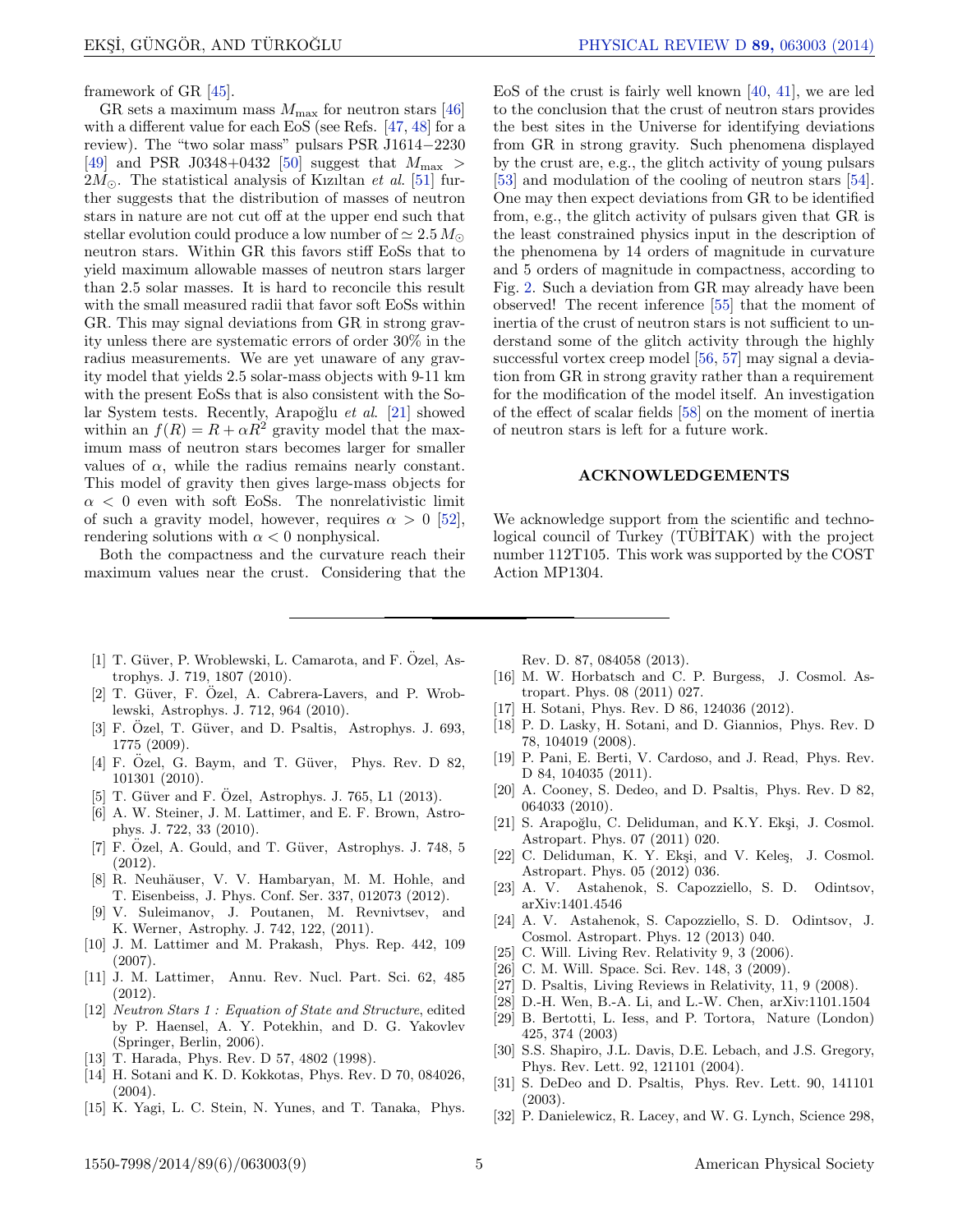1592 (2002).

- <span id="page-5-0"></span>[33] K. C. Gendreau, Z. Arzoumanian, and T. Okajima, Proc. SPIE Int. Soc. Opt. Eng. 8443, 844313 (2012)
- <span id="page-5-1"></span>[34] M. Feroci *et al.*, Experimental Astronomy 34, 415 (2012).
- <span id="page-5-2"></span>[35] K. H. Lo, M. C. Miller, S. Bhattacharyya, and F. K. Lamb, Astrophys. J. 776, 19 (2013).
- <span id="page-5-3"></span>[36] D. Psaltis, F. Ozel, and D. Chakrabarty, arXiv:1311.1571
- <span id="page-5-4"></span>[37] R. C. Tolman, Phys. Rev 55, 364 (1939).
- <span id="page-5-5"></span>[38] J. R. Oppenheimer and G. M. Volkoff, Phys. Rev. 55, 374 (1939).
- <span id="page-5-6"></span>[39] A. Akmal and V. R. Pandharipande, Phys. Rev. C 56, 2261 (1997).
- <span id="page-5-8"></span>[40] J. W. Negele and D. Vautherin, Nucl. Phys. A207, 298 (1973).
- <span id="page-5-9"></span>[41] G. Baym, C. Pethick, and P. Sutherland, Astrophys. J. 170, 299 (1971).
- <span id="page-5-10"></span>[42] D. Psaltis, D. Perrodin, K. R. Dienes, and I. Mocioiu, Phys. Rev. Lett. 100, 091101 (2008).
- <span id="page-5-11"></span>[43] S. Guillot, M. Servillat, N. A. Webb, and R. E. Rutledge, Astrophys. J. 772, 7 (2013).
- <span id="page-5-12"></span>[44] S. Abrahamyan et al., Phys. Rev. Lett. 108, 112502 (2012).
- <span id="page-5-13"></span>[45] F. J. Fattoyev and J. Piekarewicz, Phys. Rev. C 86, 015802 (2012).
- <span id="page-5-14"></span>[46] C. E. Rhoades and R. Ruffini, Phys. Rev. Lett. 32, 324– 327 (1974).
- <span id="page-5-15"></span>[47] N. Chamel, P. Haensel, J. L. Zdunik, and A. F. Fantina, Int. J. Mod. Phys. E 22, 30018 (2013).
- <span id="page-5-16"></span>[48] P. Haensel and J. L. Zdunik, in Electromagnetic Radiation from Pulsars and Magnetars, edited by W. Lewandowski, O. Maron, and J. Kijak (APS, San Fransisco, 2012).
- <span id="page-5-17"></span>[49] P. B. Demorest, T. Pennucci, S. M. Ransom, M. S. E. Roberts, and J. W. T. Hessels, Nature (London) 467, 1081 (2010).
- <span id="page-5-18"></span>[50] J. Antoniadis et al., Science 340, 448 (2013)
- <span id="page-5-19"></span>[51] B. Kiziltan, A. Kottas, M. De Yoreo, and S. E. Thorsett, Astrophys. J. 778, 66 (2013)
- <span id="page-5-20"></span>[52] J. Näf and P. Jetzer, Phys. Rev. D 81, 104003 (2010).
- <span id="page-5-21"></span>[53] M. A. Alpar in, The Electromagnetic Spectrum of Neutron Stars, edited by A. Baykal, S. K. Yerli, S. C. Inam, and S. Grebenev (Springer, Berlin, 2005).
- <span id="page-5-22"></span>[54] D. G. Yakovlev and C. J. Pethick, Annu. Rev. Astron. Astrophys. 42, 169 (2004).
- <span id="page-5-23"></span>[55] N. Andersson, K. Glampedakis, W. C. G. Ho, and C. M. Espinoza, Phys. Rev. Lett. 109, 241103 (2012).
- <span id="page-5-24"></span>[56] M. A. Alpar, D. Pines, P. W. Anderson, and J. Shaham, Astrophys. J. 276, 325 (1984).
- <span id="page-5-25"></span>[57] M. A. Alpar, H. F. Chau, K. S. Cheng, and D. Pines, Astrophys. J. 409, 345 (1993).
- <span id="page-5-26"></span>[58] T. Damour and G. Esposito-Farese. Phys. Rev. Lett. 70, 2220 (1993).
- <span id="page-5-28"></span>[59] K. A. Bronnikov and S.-W. Kim, Phys. Rev. D 67, 064027 (2003).
- <span id="page-5-30"></span>[60] C. Cherubini, D. Bini, S. Capozziello, R. Ruffini, and L. Z. Fang, Int. J. Mod. Phys. D 11, 827 (2002).

## <span id="page-5-7"></span>Appendix A: Curvature scalars in the star

In this appendix we derive the curvature scalars inside a spherically symmetric mass distribution. Specifically, we calculate the Ricci scalar R, the full contraction of the Ricci tensor  $\mathcal{J}^2 = \mathcal{R}^{\mu\nu} \mathcal{R}_{\mu\nu}$ , the full contraction of the Riemann tensor (namely the Kretschmann scalar)  $K^2 = \mathcal{R}^{\mu\nu\alpha\beta} \mathcal{R}_{\mu\nu\alpha\beta}$  and the full contraction of the Weyl tensor  $W^2 \equiv C^{\mu\nu\alpha\beta}C_{\mu\nu\alpha\beta}$  in terms of pressure  $P = P(r)$ , density  $\rho = \rho(r)$  and mass  $m = m(r)$  within the radial coordinate  $r$ .

The tidal force is the only sign of gravity that cannot be cast aside by a coordinate transformation. The tidal force on a body moving along a geodesic leads to a distortion of the shape of the body and a change in the volume of the body, both of which are captured by the Riemann curvature tensor. The trace component of the Riemann tensor, the Ricci curvature, conveys precisely the information about how volumes change in the presence of tidal forces. The Weyl tensor, being the traceless component of the Riemann tensor, only conveys information of how the shape of the body is distorted by the tidal force and nothing about how the volume of the body changes.

We choose the coordinates as  $t, r, \theta, \phi$ , respectively. The most general spherically symmetric metric is given as follows:

<span id="page-5-27"></span>
$$
ds^{2} = -e^{a}c^{2}dt^{2} + e^{b}dr^{2} + r^{2}d\theta^{2} + r^{2}\sin^{2}\theta d\phi^{2}
$$
 (A1)

where  $a = a(r)$  and  $b = b(r)$ . Here

<span id="page-5-29"></span>
$$
g_{11} = e^b = \left(1 - \frac{2Gm}{c^2r}\right)^{-1},\tag{A2}
$$

but we refrain from using it until the end.

Einstein tensor with mixed components is

$$
G^{\mu}{}_{\nu} \equiv \mathcal{R}^{\mu}{}_{\nu} - \frac{1}{2} \delta^{\mu}{}_{\nu} \mathcal{R}
$$
\n(A3)

where  $\mathcal{R}^{\mu}{}_{\nu}$  is Ricci tensor with the mixed components. The mixed components of the Einstein tensor are obtained

$$
1550-7998/2014/89(6)/063003(9)
$$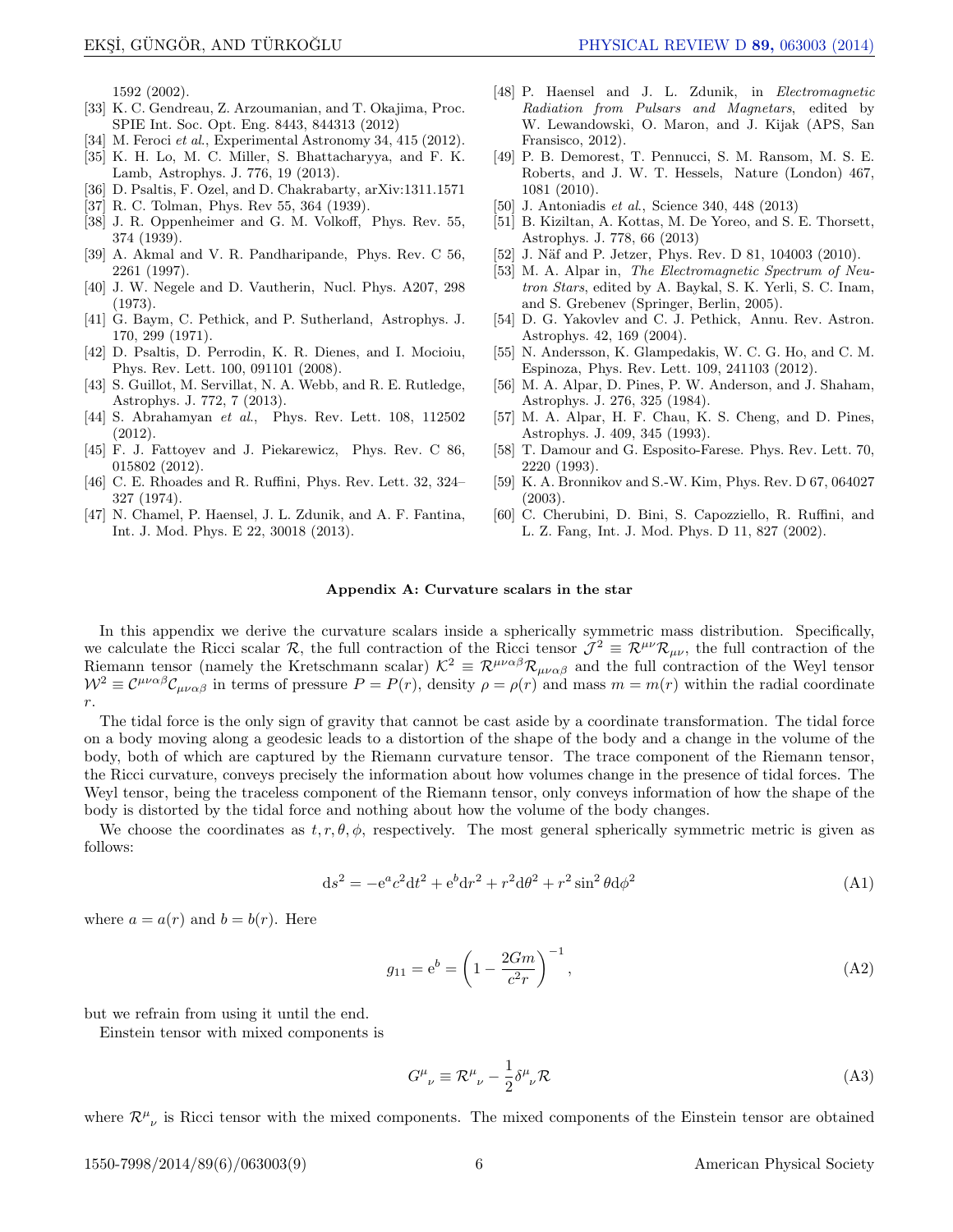from the metric as

<span id="page-6-0"></span>
$$
G^{0}_{0} = -\frac{e^{b} - 1 + rb'}{r^{2}e^{b}}
$$
 (A4)

<span id="page-6-2"></span><span id="page-6-1"></span>
$$
G^{1}_{1} = -\frac{e^{b} - 1 - ra'}{e^{b}r^{2}} \tag{A5}
$$

$$
G^{2}_{2} = -\frac{2(b'-a') - (2a'' - a'b' + (a')^{2})r}{4re^{b}}
$$
\n(A6)

$$
G_3^3 = G_2^2 \tag{A7}
$$

where the primes denote derivatives with respect to  $r$ .

From the metric given in Eq. [\(A1\)](#page-5-27) we derive the Ricci scalar as

<span id="page-6-3"></span>
$$
\mathcal{R} = \frac{\left[4rb' - 2a'' + b'a' - (a')^2\right]r^2 + 4(e^b - 1 - ra')}{2r^2 e^b},\tag{A8}
$$

the full contraction of the Ricci tensor,  $\mathcal{J}^2 \equiv \mathcal{R}_{\mu\nu} \mathcal{R}^{\mu\nu}$  as

<span id="page-6-5"></span>
$$
\mathcal{J}^{2} = \frac{1}{8r^{4}e^{2b}} \{ 16(1 - e^{b})^{2} + 16r(a' - b')(1 - e^{b}) + 4r^{2} [3(a')^{2} + 3(b')^{2} - 2b'a'] + 4r^{3} [2a''a' + (a')^{3} - 2a''b' + (b')^{2}a' - 2(a')^{2}b'] + 4r^{4} [4a''(a')^{2} + (a')^{2}(b')^{2} - 2b'(a')^{3} + 4(a'')^{2} + (a')^{4} - 4a''a'b'] \},
$$
\n(A9)

the Kretschmann scalar,  $K^2 \equiv \mathcal{R}_{\mu\nu\rho\sigma} \mathcal{R}^{\mu\nu\rho\sigma}$  where  $\mathcal{R}_{\mu\nu\rho\sigma}$  is Riemann curvature tensor, as

<span id="page-6-6"></span>
$$
\mathcal{K}^2 = \frac{1}{4r^4e^{2b}} \{ 16(1 - e^b)^2 + 8r^2 \left[ (a')^2 + (b')^2 \right] + r^4 \left[ 4(a'')^2 + 4a''(a')^2 - 4a''a'b' + (a')^4 - 2b'(a')^3 + (a')^2(b')^2 \right] \}
$$
(A10)

[\[59\]](#page-5-28), and the full contraction of the Weyl tensor,  $\mathcal{W}^2 \equiv \mathcal{C}^{\mu\nu\rho\sigma} \mathcal{C}_{\mu\nu\rho\sigma}$ , as

<span id="page-6-7"></span>
$$
\mathcal{W}^2 = \frac{1}{3} \left( \frac{r^2 [-2a'' - (a')^2 + a'b'] + 2r(a' + b') + 4(e^b - 1)}{2r^2 e^b} \right)^2.
$$
 (A11)

We solve  $a'$ ,  $a''$  and  $b'$  from Eqs. [\(A4\)](#page-6-0), [\(A5\)](#page-6-1) and [\(A6\)](#page-6-2) to obtain

$$
a' = \frac{G^1{}_1 r^2 e^b + e^b - 1}{r} \tag{A12}
$$

<span id="page-6-4"></span>
$$
b' = -\frac{G^0{}_0 r^2 e^b + e^b - 1}{r} \tag{A13}
$$

$$
a'' = \frac{2(G^2 + G^3)(re^b + (2 + ra')(b' - a')}{2r}
$$
  
= 
$$
-\frac{r^2e^b(G^0 - G^1 - 2G^2 - 2G^3) + r^2e^{2b}(3G^1 + G^0) + 2(e^{2b} - 1) + r^4e^{2b}G^1(G^0 - G^1))}{2r^2}
$$
(A14)

where in the last step we used  $b' - a'$  obtained from the first two equations. Plugging these into Eq. [\(A8\)](#page-6-3) we obtain the Ricci scalar in terms of the components of the Einstein tensor as

<span id="page-6-8"></span>
$$
\mathcal{R} = -G^0{}_0 - G^1{}_1 - G^2{}_2 - G^3{}_3
$$
  
=  $-G^{\mu}{}_{\mu}$ . (A15)

Similarly, by plugging Eq.s  $(A12)-(A14)$  $(A12)-(A14)$  $(A12)-(A14)$  into Eq.  $(A9)$  we obtain

<span id="page-6-9"></span>
$$
\mathcal{R}_{\mu\nu}\mathcal{R}^{\mu\nu} = (G^0{}_0)^2 + (G^1{}_1)^2 + (G^2{}_2)^2 + (G^3{}_3)^2.
$$
 (A16)

Again, by plugging Eqs. [\(A12\)](#page-6-4)-[\(A14\)](#page-6-4) into Eq. [\(A10\)](#page-6-6) the Kretschmann scalar can be expressed as

<span id="page-6-10"></span>
$$
\mathcal{K}^{2} = 2G^{0}{}_{0}G^{1}{}_{1} - 2G^{0}{}_{0}G^{2}{}_{2} - 2G^{0}{}_{0}G^{3}{}_{3} - 2G^{2}{}_{2}G^{1}{}_{1} - 2G^{2}{}_{2}G^{3}{}_{3} \n+ 3\left(G^{0}{}_{0}\right)^{2} + 3\left(G^{1}{}_{1}\right)^{2} + 2\left(G^{2}{}_{2}\right)^{2} + 2\left(G^{3}{}_{3}\right)^{2} \n+ 8\left(G^{0}{}_{0} + G^{1}{}_{1} - \frac{1}{2}\left(G^{2}{}_{2} + G^{3}{}_{3}\right)\right)\left(1 - e^{-b}\right)r^{2} + 12\left(1 - e^{b}\right)^{2}e^{-2b}.
$$
\n(A17)

1550-7998/2014/89(6)/063003(9) 7 American Physical Society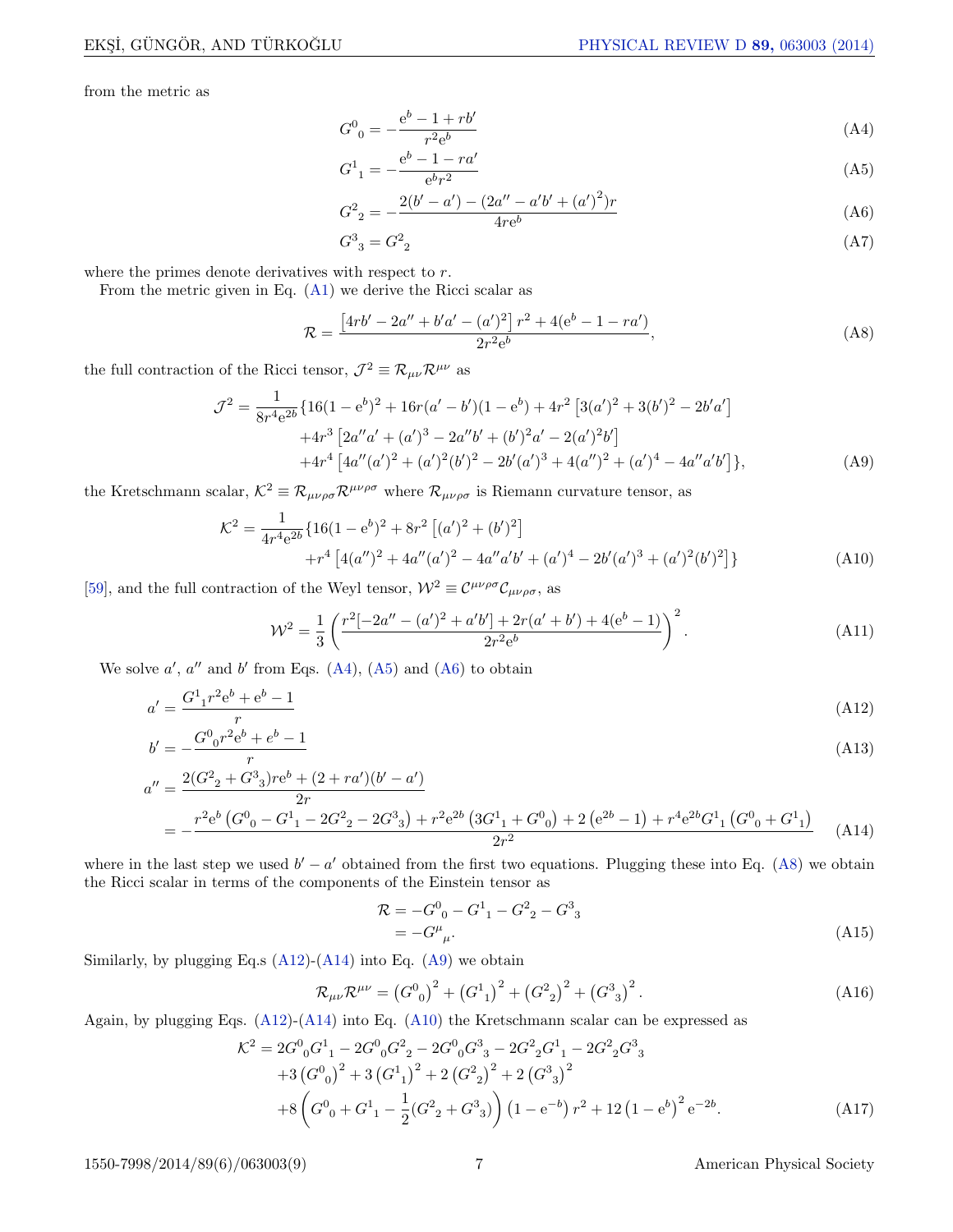Finally, by plugging Eqs.  $(A12)-(A14)$  $(A12)-(A14)$  $(A12)-(A14)$  into Eq.  $(A11)$  the full contraction of the Weyl tensor becomes

<span id="page-7-3"></span>
$$
\mathcal{W}^2 = \frac{4}{3} \left[ G^0{}_0 + G^1{}_1 - \frac{1}{2} (G^2{}_2 + G^3{}_3) + \frac{3(e^b - 1)}{r^2 e^b} \right]^2.
$$
 (A18)

The Einstein field equation with mixed components is

<span id="page-7-0"></span>
$$
G^{\mu}{}_{\nu} = \kappa T^{\mu}{}_{\nu} \tag{A19}
$$

where  $T^{\mu}_{\;\nu}$  are the mixed components of the energy-momentum tensor and  $\kappa \equiv 8\pi G/c^4$ . We assume that the energymomentum tensor is that of a perfect fluid,

$$
T^{\mu\nu} = \left(\rho c^2 + P\right) u^{\mu} u^{\nu} + P g^{\mu\nu} \tag{A20}
$$

where  $\rho$  is the density, P is the pressure and  $u^{\mu}$  is four-velocity. Contracting the  $T^{\mu\nu}$  with  $g_{\mu\nu}$ , the mixed components of the energy-momentum tensor can be written as

<span id="page-7-2"></span>
$$
T^{\mu}_{\ \nu} = (\rho c^2 + P) u^{\mu} u_{\nu} + \delta^{\mu}_{\ \nu} P. \tag{A21}
$$

Thus  $T^0_{\phantom{0}0} = -\rho c^2$  and  $T^i_{\phantom{i}i} = P$ . Using  $u^{\mu}u_{\mu} = -1$  and  $\delta^{\mu}_{\phantom{\mu}\mu} = 4$  the trace of the energy-momentum equation becomes

<span id="page-7-1"></span>
$$
T^{\mu}_{\ \mu} = -(\rho c^2 - 3P). \tag{A22}
$$

Equation [\(A15\)](#page-6-8) and the Einstein equation [\(A19\)](#page-7-0) imply  $\mathcal{R} = -\kappa T^{\mu}_{\mu}$ , and by referring further to Eq. [\(A22\)](#page-7-1) the Ricci scalar is obtained as

$$
\mathcal{R} = \kappa \left( \rho c^2 - 3P \right) \tag{A23}
$$

in terms of the density  $\rho$ , and pressure P within the star. Similarly, the full contraction of the Ricci tensor in Eq. [\(A16\)](#page-6-9) becomes

$$
\mathcal{R}_{\mu\nu}\mathcal{R}^{\mu\nu} = \kappa^2 \left[ (\rho c^2)^2 + 3P^2 \right]. \tag{A24}
$$

Using the components of the mixed energy-momentum tensor given in Eq.  $(A21)$  and  $g_{11}$  given in Equation  $(A2)$ we obtain the Kretschmann scalar given in Eq. [\(A17\)](#page-6-10) as

<span id="page-7-5"></span>
$$
\mathcal{K}^2 = \kappa^2 \left[ 3(\rho c^2)^2 + 3P^2 + 2P\rho c^2 \right] - \kappa \frac{16Gm}{r^3 c^2} \rho c^2 + \frac{48G^2 m^2}{r^6 c^4},\tag{A25}
$$

and the full contraction of the Weyl tensor given in Eq. [\(A18\)](#page-7-3) as

<span id="page-7-4"></span>
$$
\mathcal{W}^2 = \frac{4}{3} \left( \frac{6Gm}{c^2 r^3} - \kappa \rho c^2 \right)^2.
$$
 (A26)

Note that at the surface of the star  $\rho = 0$ ,  $P = 0$  and  $m = M_*$  and so one obtains  $K^2 = W^2 = 48G^2M_*^2/c^4r^6$ outside the star, a well-known result for the Schwarzschild metric. As a further check, note that these satisfy:

$$
\mathcal{K}^2 = \mathcal{W}^2 + 2\mathcal{J}^2 - \frac{1}{3}\mathcal{R}^2
$$
\n
$$
(A27)
$$

(see Eq.  $(3)$  in Ref.  $[60]$ ).

For a star with uniform density  $m = \frac{4}{3}\pi r^3 \rho$  and plugging this into Eq.[\(A26\)](#page-7-4) the full contraction of the Weyl tensor vanishes everywhere within the star. This means that  $W^2 = 0$  at the center of the star because  $m \to \frac{4}{3}\pi r^3 \rho_c$  as  $r \to 0$ . It also means that  $W^2 > 0$  everywhere within a realistic star stratified as  $dP/dr < 0$ .

For a uniform-density star the negative term in Eq. [\(A25\)](#page-7-5) becomes  $-\frac{8}{3}\kappa^2(\rho c^2)^2$  which is less than the first term  $3\kappa^2(\rho c^2)^2$ , meaning that  $\mathcal{K}^2$  is also positive definite. We have seen that the Ricci scalar R changes sign within the star only for massive neutron stars  $M \gtrsim 2 M_{\odot}$  for the AP4 EoS. We observe that K and J attain their maximum values at the center of the star. Near the surface  $\mathcal J$  and  $\mathcal R$  vanish, as expected as their vacuum value is zero. Within the at the center of the star. Near the surface *J* and *K* vanish, as expected as their vacuum value is zero. Within the crust *W* and *K* approach each other, and they both have a local maximum and drop slightly to match  $4$ at the surface.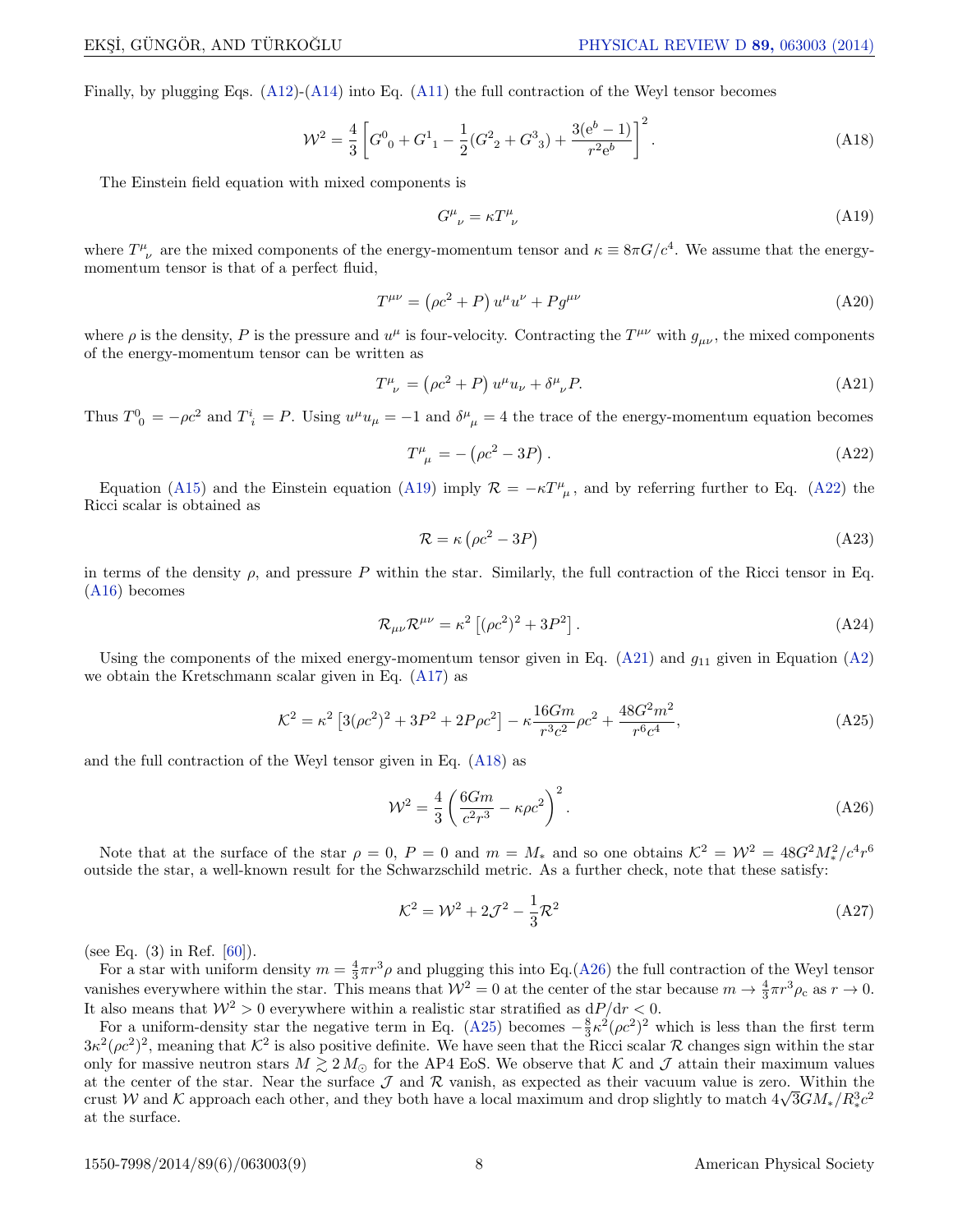## <span id="page-8-0"></span>Appendix B: Calculating  $W$  near the origin

The full contraction of the Weyl tensor  $W^2 \equiv C^{\mu\nu\rho\sigma}C_{\mu\nu\rho\sigma}$  given in Eqn. [\(A26\)](#page-7-4) vanishes at the origin. We found that the numerical calculation of

$$
\mathcal{W} = \frac{2}{\sqrt{3}} \left( \frac{6Gm}{c^2 r^3} - \kappa \rho c^2 \right) \tag{B1}
$$

near the origin  $(r < 1 \text{ cm})$  requires careful treatment because the two terms in the parentheses are so close to each other that their subtraction results in truncation errors larger than the value itself. We have solved the issue by employing a series expansion of  $W$  near the center.

Consider the series expansion of  $P$ ,  $\rho$  and  $m$  near the origin,

$$
P = P(0) + P'(0)r + P''(0)\frac{r^2}{2} + O(r^3)
$$
\n(B2)

$$
\rho = \rho(0) + \rho'(0)r + \rho''(0)\frac{r^2}{2} + O(r^3)
$$
\n(B3)

$$
m = m(0) + m'(0)r + m''(0)\frac{r^2}{2} + m'''(0)\frac{r^3}{6} + m^{(iv)}(0)\frac{r^4}{24} + m^{(v)}(0)\frac{r^5}{120} + O(r^6)
$$
 (B4)

Note that  $P(0) = P_c$ ,  $\rho(0) = \rho_c$ , and  $m(0) = 0$  are used as boundary conditions. According to the TOV equation given in Eq. [\(2\)](#page-1-5), i.e.,  $m' = 4\pi r^2 \rho$ , we have further that  $m'(0) = 0$ . Taking the higher derivatives,

$$
m'' = 4\pi (2r\rho + r^2\rho'), \tag{B5}
$$

$$
m''' = 4\pi (2\rho + 4r\rho' + r^2\rho''), \qquad m'''(0) = 8\pi \rho_c \tag{B6}
$$

$$
m^{(iv)} = 4\pi (6\rho' + 6r\rho'' + r^2\rho'''), \qquad m^{(iv)}(0) = 24\pi \rho'(0) \tag{B7}
$$

$$
m^{(v)} = 4\pi (12\rho'' + 8r\rho''' + r^2\rho^{(iv)}), \qquad m^{(v)}(0) = 48\pi\rho''(0) \tag{B8}
$$

Thus to a first order  $m = \frac{4}{3}\pi r^3 \rho_c$  near the origin, and by plugging this into Eq. [\(1\)](#page-1-6)  $P'(0) = 0$ .

The first TOV equation can be written as  $P' = Gm\rho\xi/r^2$ , where  $\xi$  is the relativistic correction

$$
\xi = \left(1 + \frac{P}{\rho c^2}\right) \left(1 + \frac{4\pi r^3 P}{mc^2}\right) \left(1 - \frac{2Gm}{rc^2}\right)^{-1}
$$
(B9)

The first TOV equation, by the chain rule

$$
\frac{\mathrm{d}P}{\mathrm{d}r} = \frac{\mathrm{d}P}{\mathrm{d}\rho} \frac{\mathrm{d}\rho}{\mathrm{d}r},\tag{B10}
$$

becomes

<span id="page-8-1"></span>
$$
\rho' = -\frac{Gm\rho^2\xi}{\gamma r^2 P} \tag{B11}
$$

where  $\gamma \equiv \mathrm{d} \ln P / \mathrm{d} \ln \rho$ . This implies  $\rho'(0) = 0$  upon using  $m = \frac{4}{3} \pi r^3 \rho_c$ .

Taking the derivative of the TOV equation one obtains

$$
P'' = -\frac{Gm'\rho\xi}{r^2} - \frac{Gm\rho'\xi}{r^2} - \frac{Gm\rho\xi'}{r^2} + \frac{2Gm\rho\xi}{r^3}.
$$
 (B12)

Using the second TOV equation,  $m' = 4\pi r^2 \rho$ , in the first term, noting that  $\rho'(0) = 0$  in the second term and using  $m = \frac{4}{3}\pi r^3 \rho_c$  for the third and forth terms one obtains  $P''(0) = -\frac{4\pi}{3}\tilde{G}\rho_c^2 \xi_c$  where  $\xi_c = (1 + P_c/\rho_c c^2)(1 + 3P_c/\rho_c c^2)$ . Similarly, by taking the derivative of Eq. [\(B11\)](#page-8-1) one obtains  $\rho''(0) = -(4\pi/3)G\rho_c^3 \xi_c/\gamma_c P_c$ .

Thus, near the origin we have

$$
P = P_{\rm c} - \frac{2\pi}{3} G \rho_{\rm c}^2 r^2 \xi \tag{B13}
$$

$$
\rho = \rho_c + \rho''(0)\frac{r^2}{2}
$$
\n(B14)

$$
m = \frac{4}{3}\pi r^3 \rho_c + \frac{2}{5}\pi \rho''(0)r^5
$$
\n(B15)